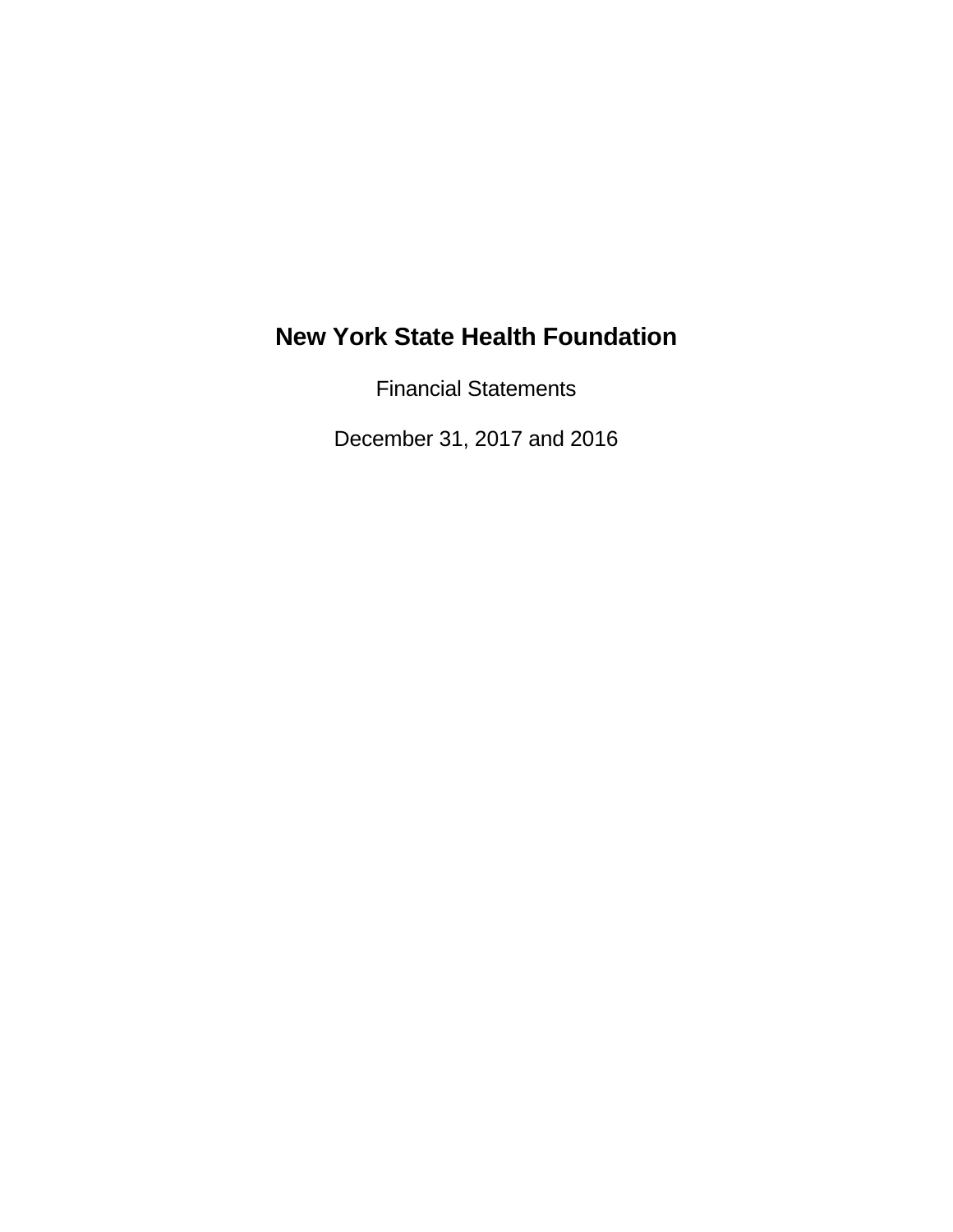

#### **Independent Auditors' Report**

#### **To the Board of Directors of New York State Health Foundation**

We have audited the accompanying financial statements of New York State Health Foundation (the "Foundation") which comprise the statements of financial position as of December 31, 2017 and 2016, and the related statements of activities and cash flows for the years then ended, and the related notes to the financial statements.

#### *Management's Responsibility for the Financial Statements*

Management is responsible for the preparation and fair presentation of these financial statements in accordance with accounting principles generally accepted in the United States of America; this includes the design, implementation, and maintenance of internal control relevant to the preparation and fair presentation of financial statements that are free from material misstatement, whether due to fraud or error.

#### *Auditors' Responsibility*

Our responsibility is to express an opinion on these financial statements based on our audits. We conducted our audits in accordance with auditing standards generally accepted in the United States of America. Those standards require that we plan and perform the audit to obtain reasonable assurance about whether the financial statements are free from material misstatement.

An audit involves performing procedures to obtain audit evidence about the amounts and disclosures in the financial statements. The procedures selected depend on the auditors' judgment, including the assessment of the risks of material misstatement of the financial statements, whether due to fraud or error. In making those risk assessments, the auditor considers internal control relevant to the entity's preparation and fair presentation of the financial statements in order to design audit procedures that are appropriate in the circumstances, but not for the purpose of expressing an opinion on the effectiveness of the entity's internal control. Accordingly, we express no such opinion. An audit also includes evaluating the appropriateness of accounting policies used and the reasonableness of significant accounting estimates made by management, as well as evaluating the overall presentation of the financial statements.

We believe that the audit evidence we have obtained is sufficient and appropriate to provide a basis for our audit opinion.

PKF O'CONNOR DAVIES, LLP

665 Fifth Avenue, New York, NY 10022 I Tel: 212.867.8000 or 212.286.2600 I Fax: 212.286.4080 I www.pkfod.com

PKF O'Connor Davies, LLP is a member firm of the PKF International Limited network of legally independent firms and does not accept any responsibility or liability for the actions or inactions on the part of any other individual member firm or firms.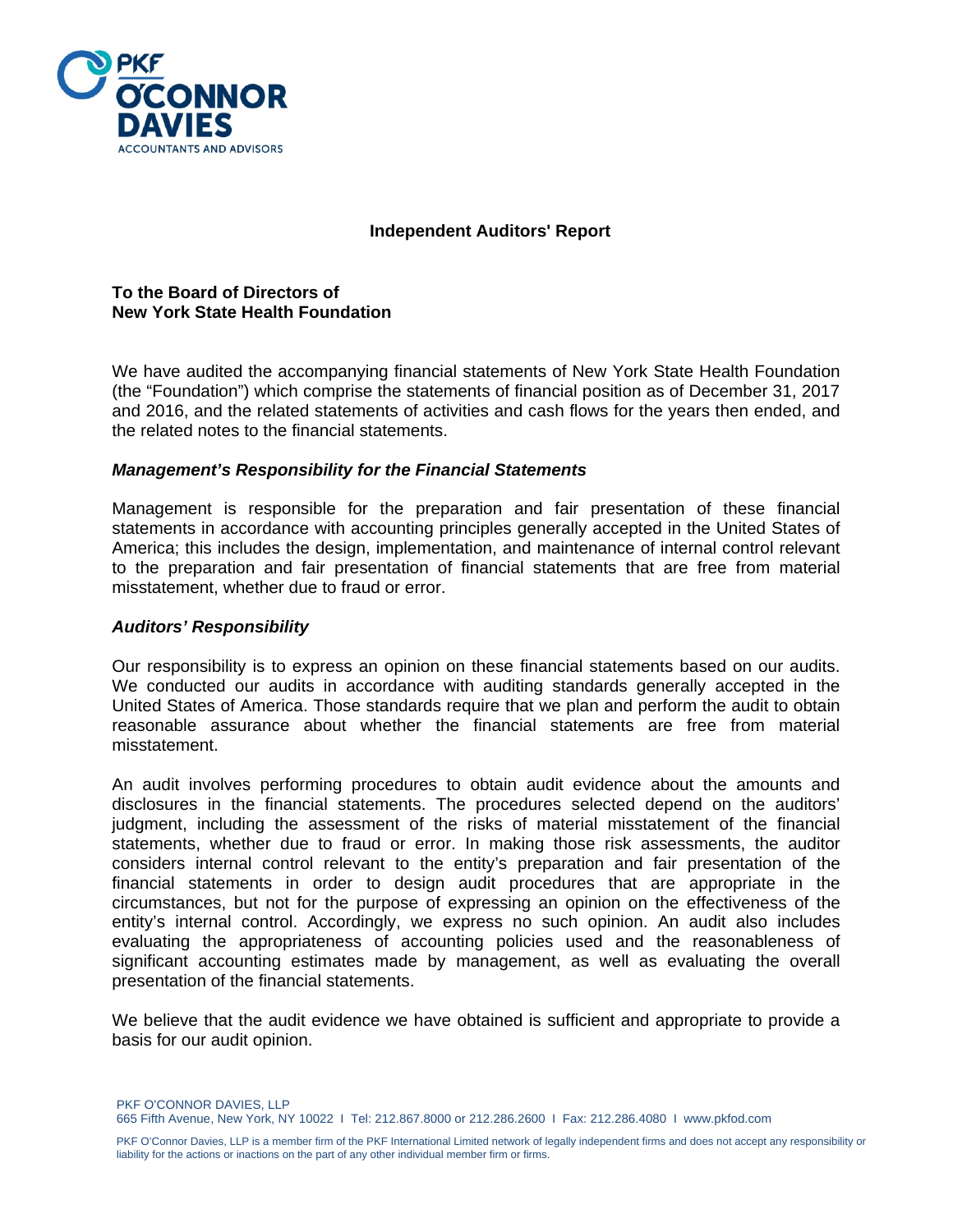#### **To the Board of Directors of New York State Health Foundation**  Page 2

# *Opinion*

In our opinion, the financial statements referred to above present fairly, in all material respects, the financial position of New York State Health Foundation as of December 31, 2017 and 2016, and the changes in its net assets and its cash flows for the years then ended in accordance with accounting principles generally accepted in the United States of America.

#### *Report on Supplementary Information*

Our audits were conducted for the purpose of forming an opinion on the financial statements as a whole. The supplementary information on page 13 is presented for purposes of additional analysis and is not a required part of the financial statements. Such information is the responsibility of management and was derived from and relates directly to the underlying accounting and other records used to prepare the financial statements. The information has been subjected to the auditing procedures applied in the audit of the financial statements and certain additional procedures, including comparing and reconciling such information directly to the underlying accounting and other records used to prepare the financial statements or to the financial statements themselves, and other additional procedures in accordance with auditing standards generally accepted in the United States of America. In our opinion, the information is fairly stated in all material respects in relation to the financial statements as a whole.

PKF O'Connor Davies, LLP

May 24, 2018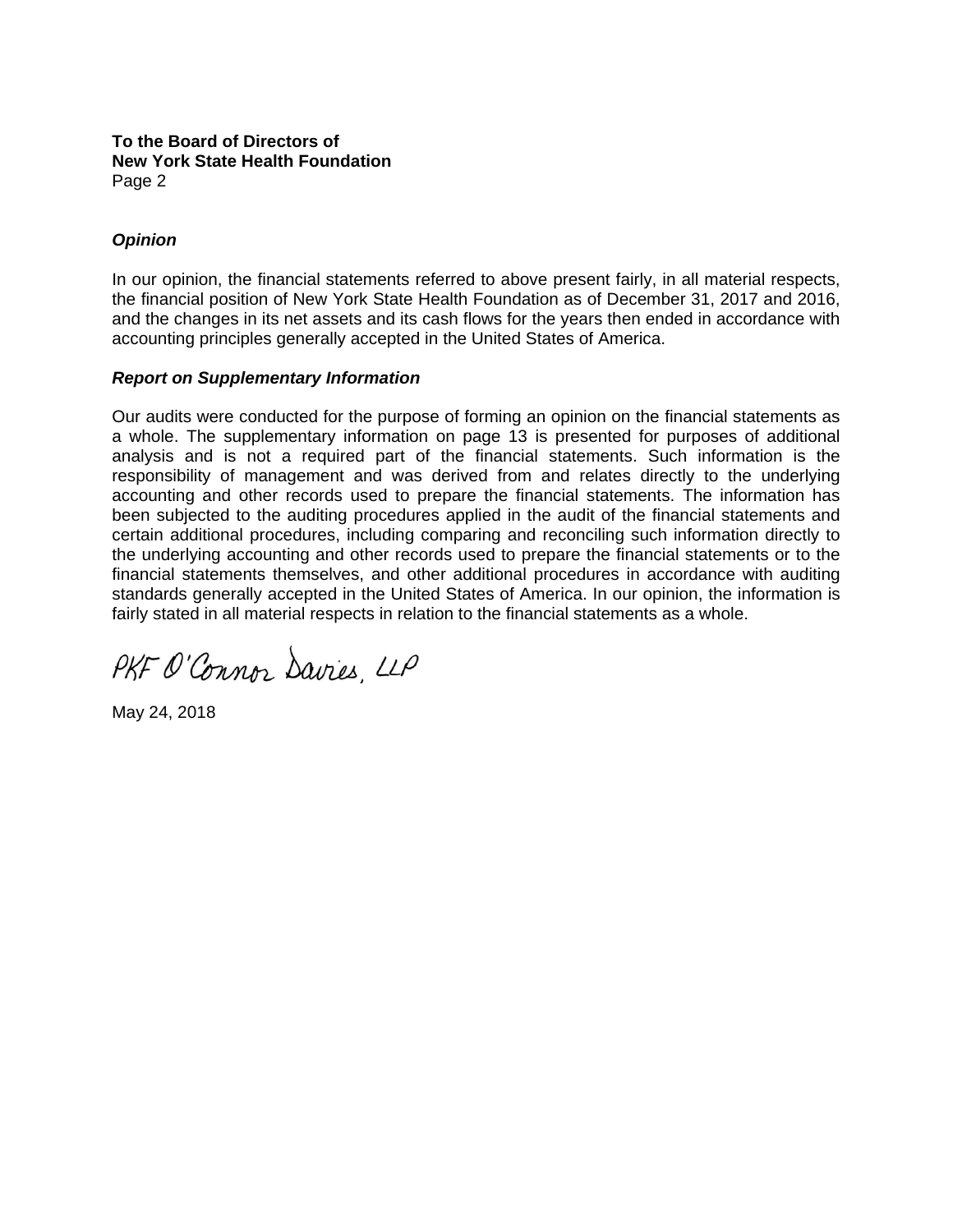Statements of Financial Position

|                                       |                 | December 31     |  |  |
|---------------------------------------|-----------------|-----------------|--|--|
|                                       | 2017            | 2016            |  |  |
| <b>ASSETS</b>                         |                 |                 |  |  |
| Cash and cash equivalents             | \$<br>1,316,608 | \$<br>1,017,059 |  |  |
| Prepaid federal excise tax            | 284,000         | 164,000         |  |  |
| Investments                           | 302,198,540     | 275,309,068     |  |  |
| Deposits and other assets             | 134,979         | 8,391           |  |  |
| Property and equipment, net           | 121,285         | 108,364         |  |  |
|                                       |                 |                 |  |  |
|                                       | \$304,055,412   | \$276,606,882   |  |  |
|                                       |                 |                 |  |  |
|                                       |                 |                 |  |  |
| <b>LIABILITIES AND NET ASSETS</b>     |                 |                 |  |  |
| Liabilities                           |                 |                 |  |  |
| Accounts payable and accrued expenses | \$<br>285,631   | \$<br>323,007   |  |  |
| Grants payable, net                   | 5,730,493       | 5,175,574       |  |  |
| Deferred rent                         | 586,456         | 627,042         |  |  |
| Deferred federal excise tax           | 1,628,939       | 1,145,505       |  |  |
| <b>Total Liabilities</b>              | 8,231,519       | 7,271,128       |  |  |
| <b>Net Assets</b>                     |                 |                 |  |  |
|                                       | 295,823,893     | 269,335,754     |  |  |
|                                       | \$304,055,412   | \$276,606,882   |  |  |

See notes to financial statements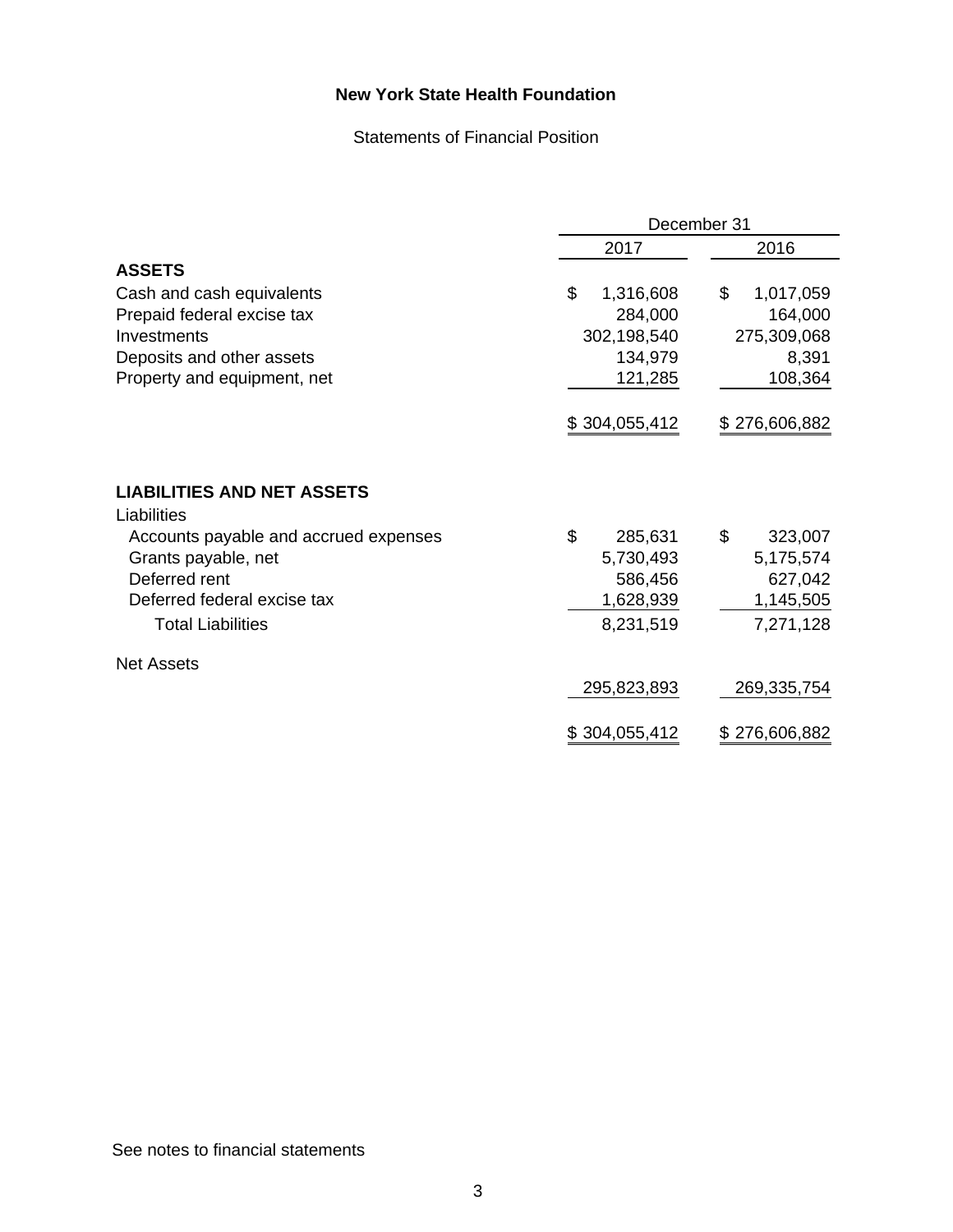#### Statements of Activities

|                                                      | <b>Year Ended December 31</b> |                 |  |
|------------------------------------------------------|-------------------------------|-----------------|--|
|                                                      | 2017                          | 2016            |  |
| <b>REVENUE AND SUPPORT</b>                           |                               |                 |  |
| Investment Income                                    |                               |                 |  |
| Interest and dividends                               | \$<br>2,736,638               | \$<br>2,734,453 |  |
| Net realized gain from sale of investments           | 17,566,371                    | 5,495,377       |  |
| Less investment expense                              | 641,270                       | 815,700         |  |
| Net Investment Income                                | 19,661,739                    | 7,414,130       |  |
| Rental income                                        | 187,092                       | 174,372         |  |
| <b>Total Revenue and Support</b>                     | 19,848,831                    | 7,588,502       |  |
| <b>EXPENSES</b>                                      |                               |                 |  |
| <b>Program Services</b>                              |                               |                 |  |
| Grants authorized, net of rescinded/refunded amounts |                               |                 |  |
| of \$237,290 and \$54,640, and present value         |                               |                 |  |
| discount of \$16,728 and \$5,623                     | 11,994,741                    | 9,253,005       |  |
| Program support, planning and development            | 4,072,331                     | 3,519,376       |  |
| <b>Total Program Services</b>                        | 16,067,072                    | 12,772,381      |  |
| Operations and governance                            | 723,008                       | 757,907         |  |
| <b>Total Expenses</b>                                | 16,790,080                    | 13,530,288      |  |
| Change in Net Assets Before Unrealized Gain          |                               |                 |  |
| on Investments and Provision for Federal             |                               |                 |  |
| <b>Excise Taxes</b>                                  | 3,058,751                     | (5,941,786)     |  |
| Unrealized gain on investments                       | 24,192,822                    | 12,096,084      |  |
| Provision for federal excise taxes                   | (763, 434)                    | (347, 505)      |  |
| Change in Net Assets                                 | 26,488,139                    | 5,806,793       |  |
| <b>NET ASSETS</b>                                    |                               |                 |  |
| Beginning of year                                    | 269,335,754                   | 263,528,961     |  |
| End of year                                          | \$295,823,893                 | \$269,335,754   |  |

See notes to financial statements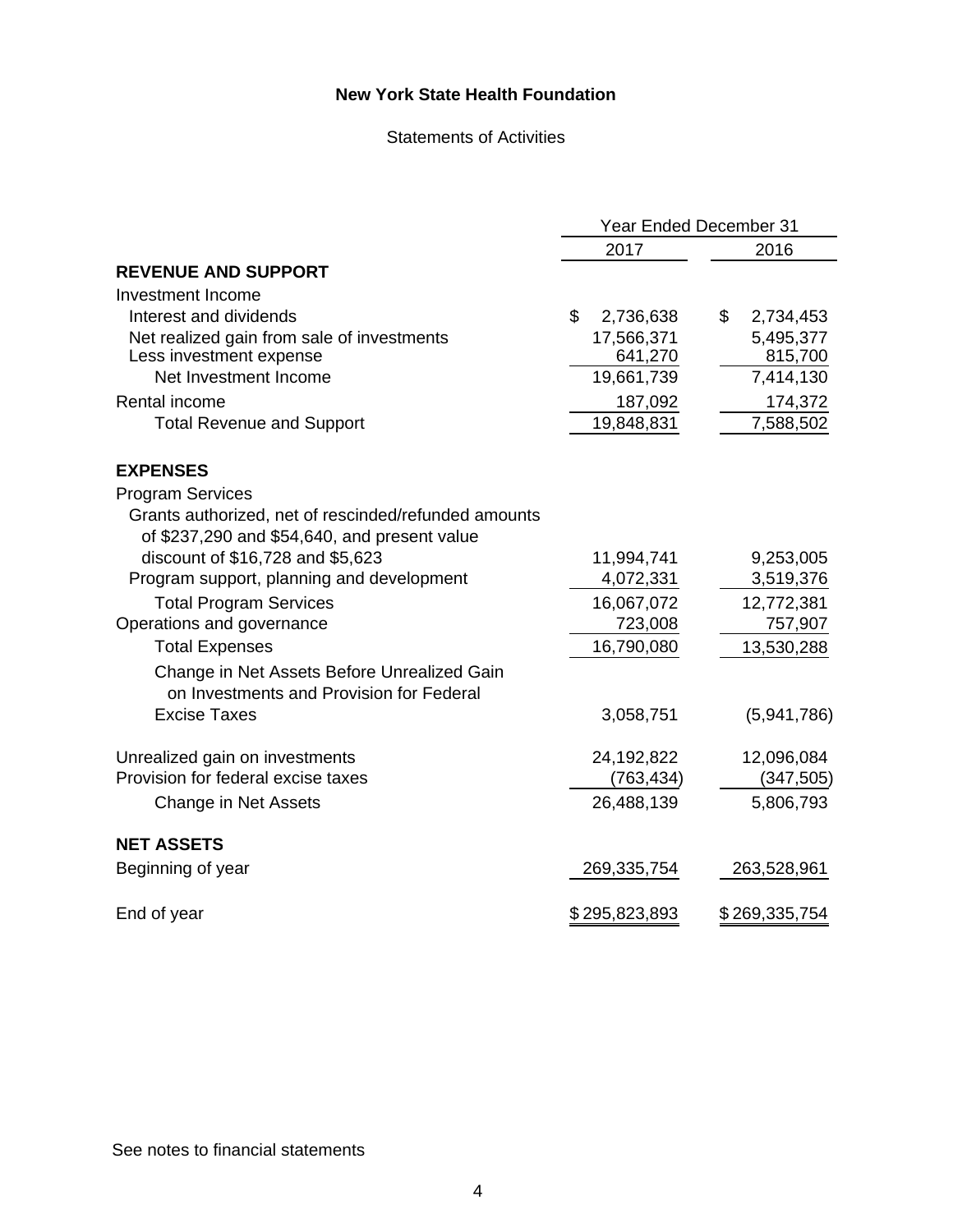#### Statements of Cash Flows

|                                               | <b>Year Ended</b> |                 |  |
|-----------------------------------------------|-------------------|-----------------|--|
|                                               | December 31       |                 |  |
|                                               | 2017              | 2016            |  |
| <b>CASH FLOWS FROM OPERATING ACTIVITIES</b>   |                   |                 |  |
| Change in net assets                          | \$26,488,139      | \$<br>5,806,793 |  |
| Adjustments to reconcile change in net assets |                   |                 |  |
| to net cash from operating activities         |                   |                 |  |
| Depreciation                                  | 24,869            | 28,506          |  |
| Realized gain from sale of investments        | (17, 566, 371)    | (5,495,377)     |  |
| Unrealized gain on investments                | (24, 192, 822)    | (12,096,084)    |  |
| Deferred federal excise tax                   | 483,434           | 241,505         |  |
| Discount on grants payable                    | (16, 728)         | 5,623           |  |
| Deferred rent                                 | (40, 586)         | (29, 254)       |  |
| Contributions of stock to grantee             | 1,020,107         |                 |  |
| Changes in operating assets and liabilities   |                   |                 |  |
| Prepaid federal excise tax                    | (120,000)         | (44,000)        |  |
| Deposits and other assets                     | (126, 588)        | 453,825         |  |
| Accounts payable and accrued expenses         | (37, 376)         | 57,711          |  |
| Grants payable                                | 571,647           | (2, 218, 969)   |  |
| Net Cash From Operating Activities            | (13, 512, 275)    | (13, 289, 721)  |  |
| <b>CASH FLOWS FROM INVESTING ACTIVITIES</b>   |                   |                 |  |
| Purchase of property and equipment            | (37, 790)         | (9, 452)        |  |
| Proceeds from sale of investments             | 33,427,498        | 13,396,244      |  |
| Purchase of investments                       | (19, 577, 884)    |                 |  |
| Net Cash From Investing Activities            | 13,811,824        | 13,386,792      |  |
| Net Change in Cash and Cash Equivalents       | 299,549           | 97,071          |  |
| <b>CASH AND CASH EQUIVALENTS</b>              |                   |                 |  |
| Beginning of year                             | 1,017,059         | 919,988         |  |
| End of year                                   | \$<br>1,316,608   | 1,017,059<br>S. |  |
| SUPPLEMENTAL CASH FLOW INFORMATION            |                   |                 |  |
| Federal excise taxes paid                     | \$<br>400,000     | \$<br>150,000   |  |

See notes to financial statements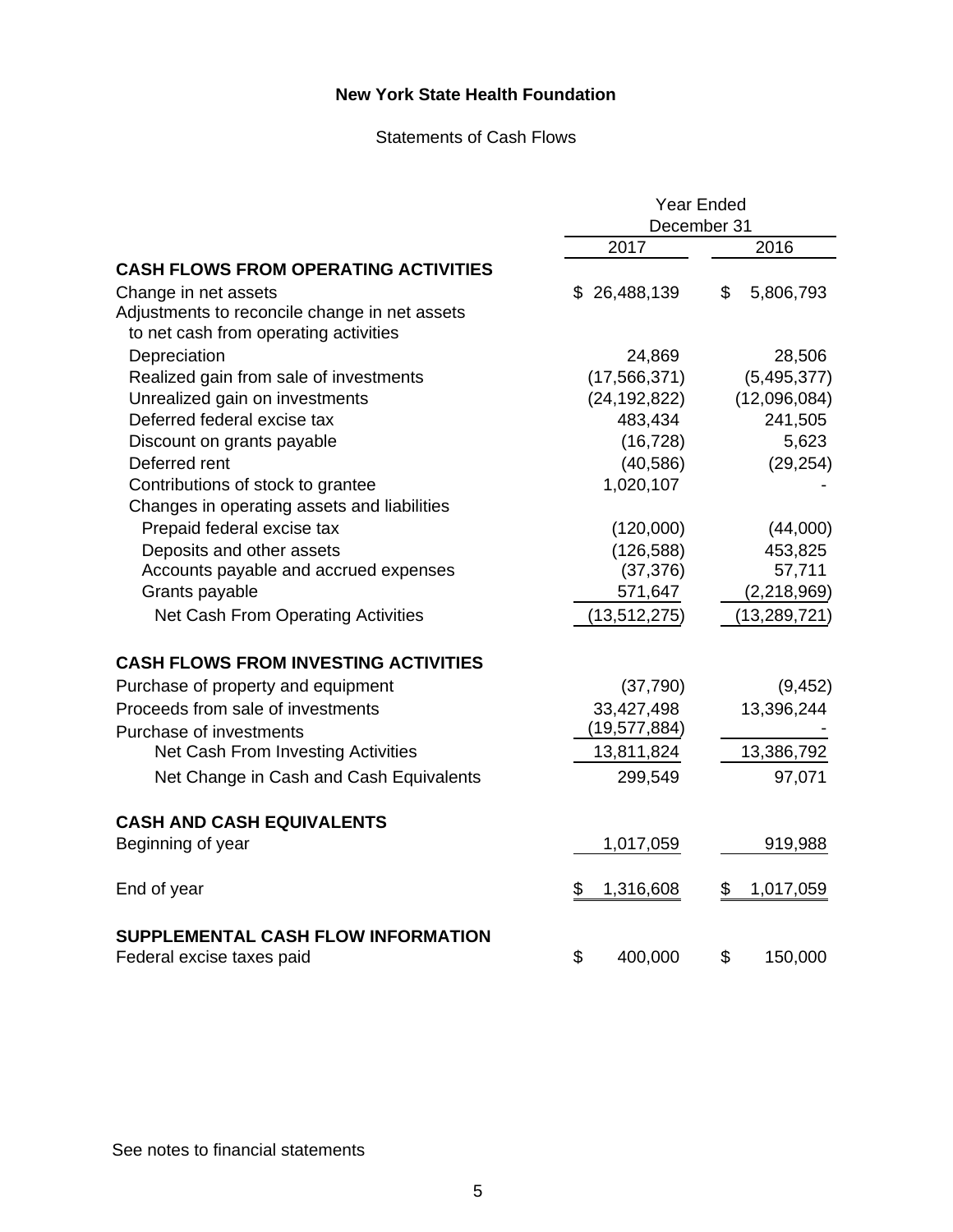Notes to Financial Statements December 31, 2017

## **1. Organization**

New York State Health Foundation, formerly The New York Charitable Asset Foundation, (the "Foundation") is a New York not-for-profit corporation organized on October 25, 2002 to pursue tax-exempt charitable purposes. The Foundation was formed as part of the conversion of Empire HealthChoice, Inc. (doing business as Empire Blue Cross & Blue Shield) ("Empire") to a for-profit corporation. Pursuant to the legislation authorizing the conversion, the Foundation received five percent of the stock of WellChoice, the holding company for Empire. The Foundation provides funding and grants for the health care related needs of residents of the State of New York ("NYS"), including without limitation, (i) expansion of access to health care by extending health insurance coverage to NYS residents who cannot afford to purchase their own coverage or who have coverage that is inadequate to meet their needs, (ii) expansion and enhancement of access to health care by augmenting and creating health care programs that deliver services to populations that are unable to access health care or that improve public health, (iii) augmentation of its other program priorities by supporting programs that inform and educate NYS residents about public health issues and empower communities to address the issues by becoming more effective at identifying and articulating health care needs and implementing solutions, and (iv) conducting any and all lawful activities which may be useful in accomplishing the foregoing purposes.

Assets, liabilities and net assets of the New York State Health Foundation Trust (the "Trust"), a revocable trust, are included in the accompanying financial statements. The Foundation is the sole trustee and beneficiary of the Trust.

# **2. Summary of Significant Accounting Policies**

#### *Basis of Presentation and Use of Estimates*

The accompanying financial statements have been prepared in accordance with accounting principles generally accepted in the United States of America (U.S. GAAP), which requires management to make estimates and assumptions that affect the reported amounts of assets and liabilities and disclosure of contingent assets and liabilities at the date of the financial statements and the reported amounts of revenue and expenses during the reporting period. Accordingly actual results could differ from those estimates.

#### *Cash and Cash Equivalents*

Cash and cash equivalents consist of checking and money market accounts. The Foundation considers all highly liquid debt instruments available for current use with a maturity date of three months or less at the date of purchase to be cash equivalents.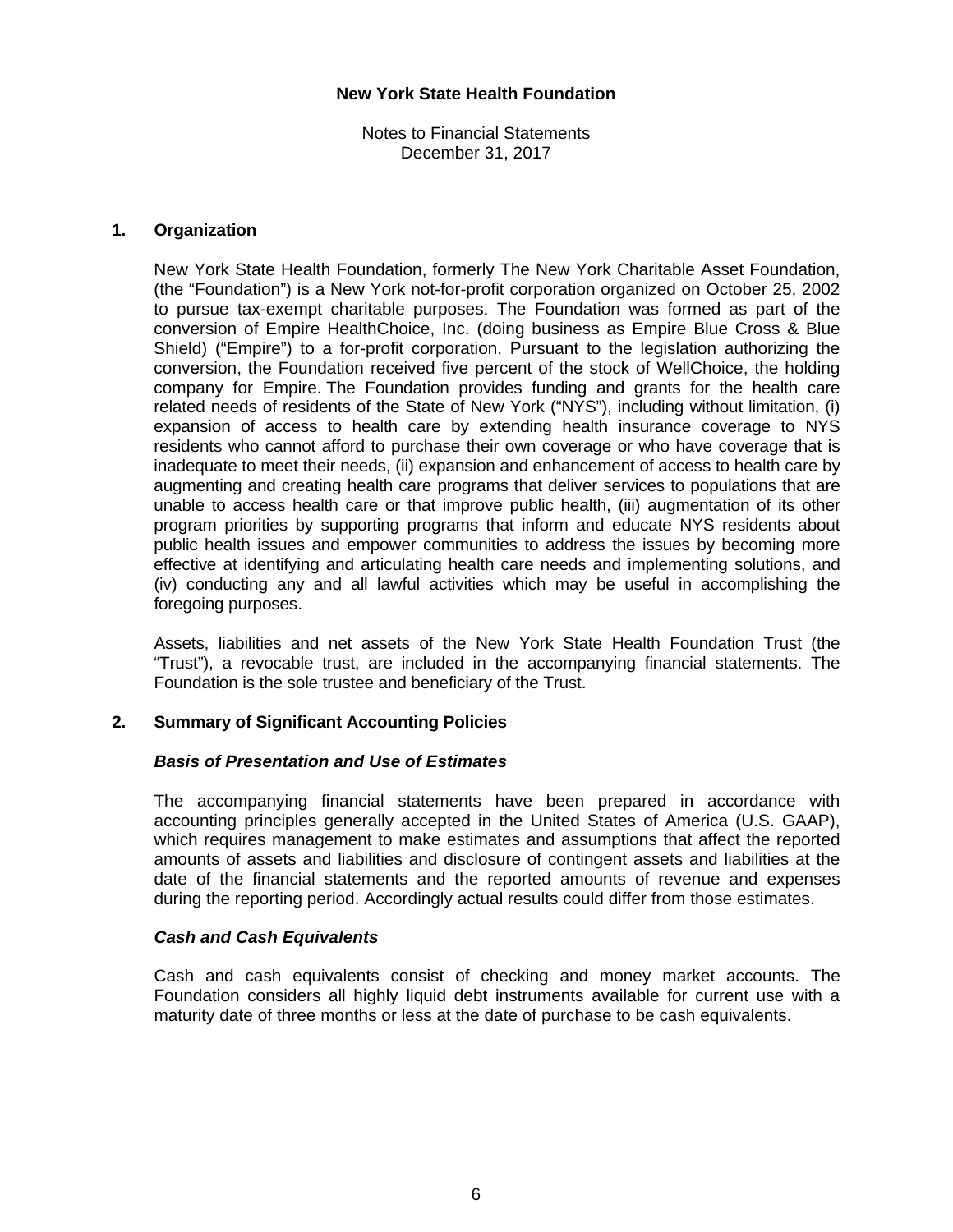Notes to Financial Statements December 31, 2017

#### **2. Summary of Significant Accounting Policies** *(continued)*

#### *Fair Value of Financial Instruments*

The Foundation follows U.S. GAAP guidance on Fair Value Measurements which defines fair value and establishes a fair value hierarchy organized into three levels based upon the input assumptions used in pricing assets. Level 1 inputs have the highest reliability and are related to assets with unadjusted quoted prices in active markets. Level 2 inputs relate to assets with other than quoted prices in active markets which may include quoted prices for similar assets or liabilities or other inputs which can be corroborated by observable market data. Level 3 inputs are unobservable inputs and are used to the extent that observable inputs do not exist.

The Foundation follows U.S. GAAP guidance which removed the requirements to categorize within the fair value hierarchy alternative investments where fair value is measured using the Net Asset Value ("NAV") per share as a practical expedient.

#### *Investment Valuation and Income Recognition*

Investments are stated at fair value. Purchases and sales of securities are recorded on a trade-date basis. Interest income is recorded on the accrual basis and dividends are recorded on the ex-dividend date. Realized gains and losses on the sale of investments are computed on the specific identification basis. Realized and unrealized gains and losses are included in the determination of the change in net assets.

#### *Property and Equipment*

Property and equipment are carried at cost. Leasehold improvements are depreciated over the lesser of the life of the asset or the term of the lease. Depreciation is recorded using the straight-line method over the estimated useful lives of other assets, which range from 3 to 5 years. Physical assets acquired with costs in excess of \$1,000 and having a period of benefit in excess of one year are capitalized.

#### *Grants*

 The liability for grants is recognized when specific grants are authorized by the Board of Directors and the recipients have been notified in an award letter.

#### *Presentation of Net Assets*

Net assets are classified based on the existence or absence of donor-imposed restrictions. Accordingly, the Foundation's net assets and changes therein are classified as permanently restricted, temporarily restricted or unrestricted. Unrestricted net assets do not have donor-imposed restrictions. Temporarily restricted net assets are subject to donor restrictions that are expected to be satisfied by passage of time or actions of the Foundation. Permanently restricted net assets contain donor-imposed restrictions that stipulate that resources be maintained permanently, but permit the Foundation to use or expend part or all of the income derived from the donated amounts for a specified purpose. The Foundation does not have any permanently restricted net assets.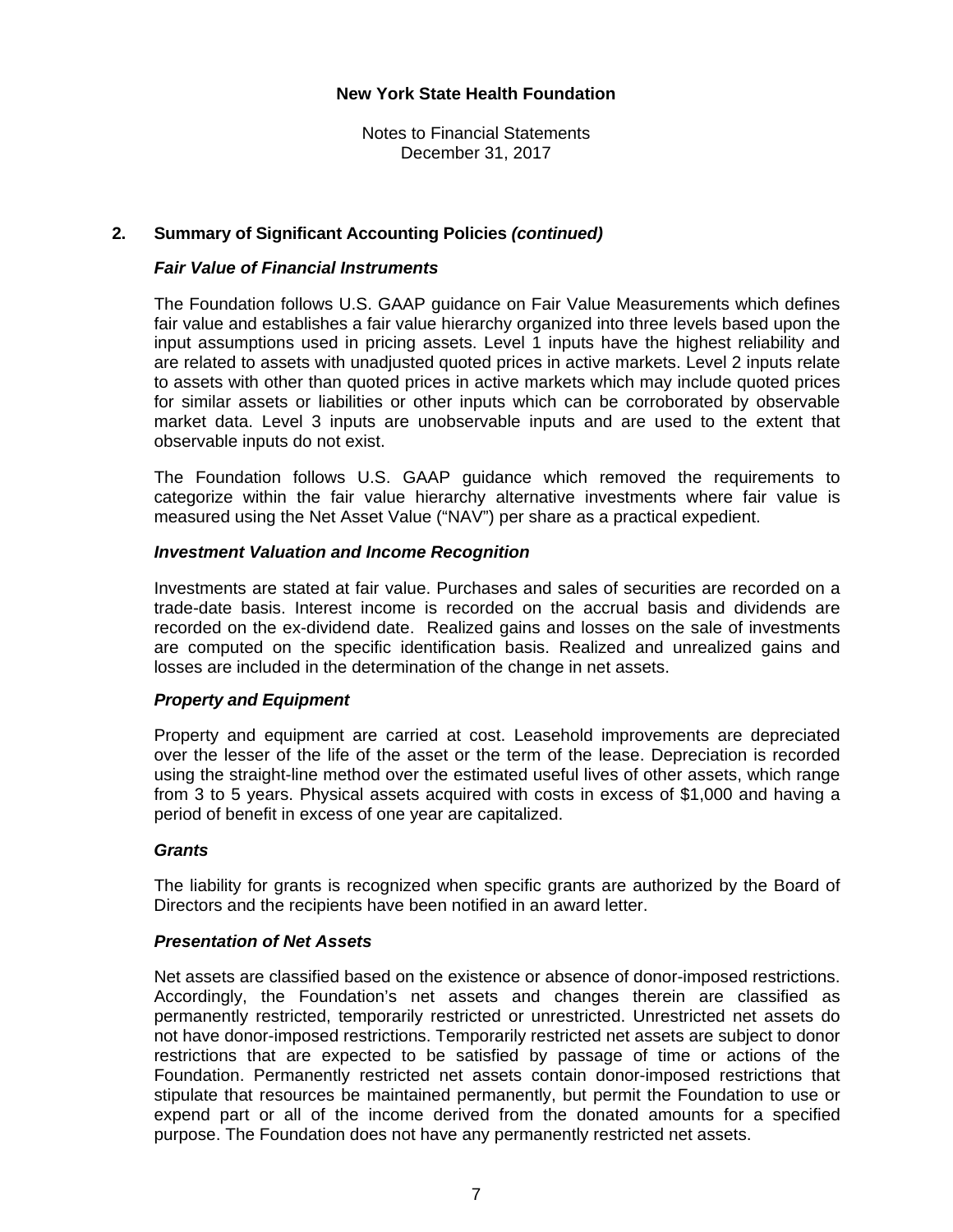Notes to Financial Statements December 31, 2017

#### **2. Summary of Significant Accounting Policies** *(continued)*

#### *Contributions*

Contributions are recorded as temporarily restricted support if they are received with donor stipulations that limit the use of the contribution or that have time restrictions. When a temporary restriction expires, that is, when a stipulated time restriction ends or purpose restriction is accomplished, temporarily restricted net assets are reclassified as unrestricted net assets and reported in the statements of activities as net assets released from restrictions.

#### *Reclassifications*

Reclassifications of certain prior year amounts have been made to conform to the current year presentation.

#### *Accounting for Uncertainty in Income Taxes*

The Foundation recognizes the effect of income tax positions only if those positions are more likely than not to be sustained. Management has determined that the Foundation had no uncertain tax positions that would require financial statement recognition or disclosure. The Foundation is no longer subject to examinations by the applicable taxing jurisdictions for periods prior to 2014.

#### *Subsequent Events Evaluation by Management*

Management has evaluated subsequent events for disclosure and/or recognition in the financial statements through the date that the financial statements were available to be issued, which is May 24, 2018.

# **3. Concentrations of Credit Risk**

The Foundation's financial instruments that are potentially exposed to concentration of credit risk consist of cash, cash equivalents and investments. The Foundation places its cash and cash equivalents with quality financial institutions. The Foundation invests in exchange traded funds and collective trust funds. At times, cash balances may be in excess of FDIC insurance limit. The Foundation routinely assesses the financial strength of its cash, cash equivalents and investment portfolio. As a consequence, concentrations of credit risk are limited.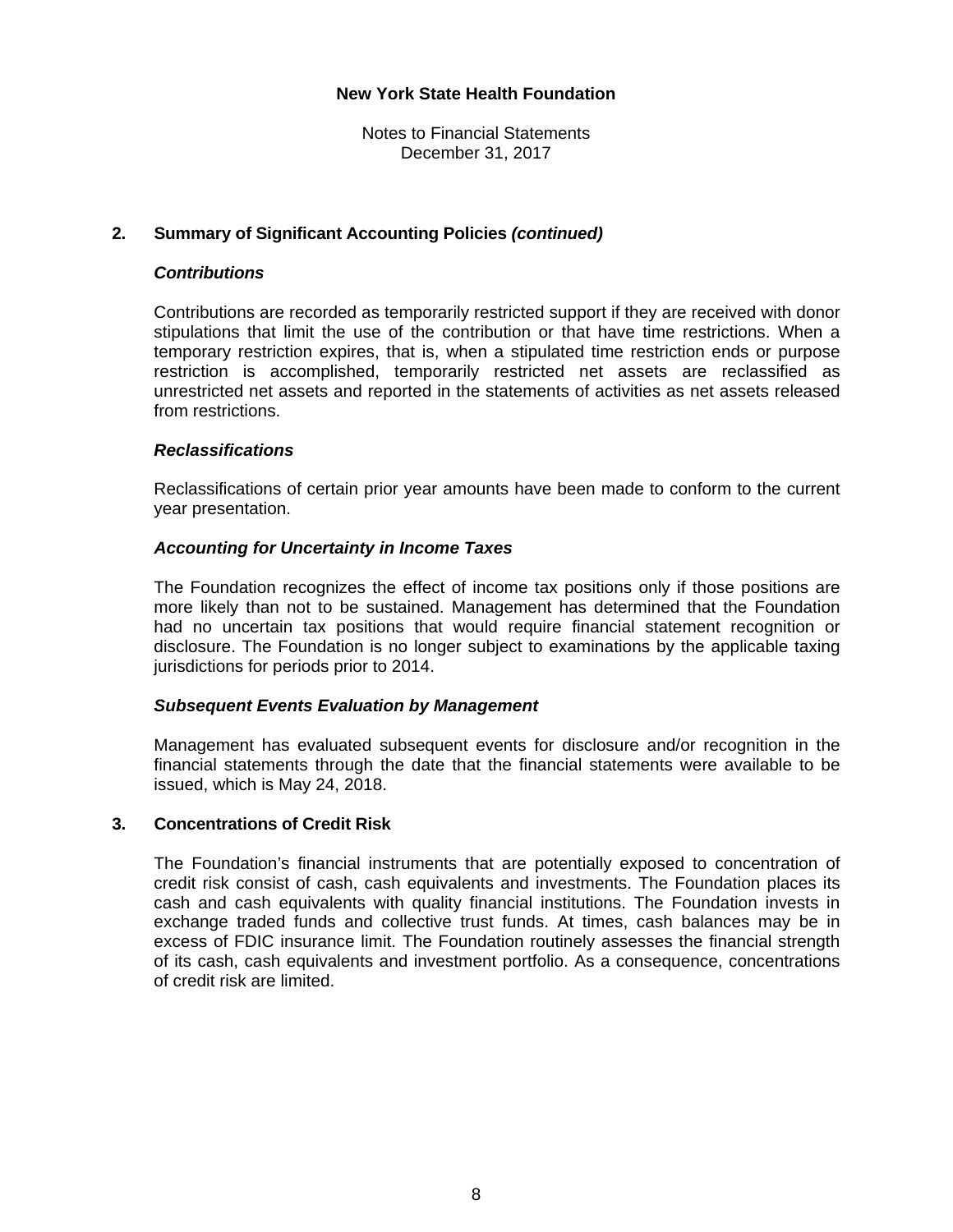Notes to Financial Statements December 31, 2017

#### **4. Property and Equipment**

Property and equipment consists of the following as of December 31:

|                                | 2017      | 2016      |
|--------------------------------|-----------|-----------|
| Furniture and equipment        | \$531,776 | \$500,494 |
| Leasehold improvements         | 146,622   | 141,602   |
|                                | 678,398   | 642,096   |
| Less: accumulated depreciation | 557,113   | 533,732   |
|                                | \$121,285 | 108,364   |

 The Foundation disposed of \$1,488 and \$5,948 in fully depreciated property and equipment during the years ended December 31, 2017 and 2016.

#### **5. Investments**

The following are major categories of investments measured at fair value on a recurring basis at December 31, grouped by fair value hierarchy for those investments subject to categorization within such hierarchy:

|                                | 2017              |                   |                   |  |  |
|--------------------------------|-------------------|-------------------|-------------------|--|--|
|                                |                   | Investments       |                   |  |  |
|                                |                   | Measured at Net   |                   |  |  |
|                                | Level 1           | Asset Value (*)   | Total             |  |  |
| <b>Exchange Traded Funds</b>   |                   |                   |                   |  |  |
| Equity fund                    | \$<br>38,873,718  | \$                | \$<br>38,873,718  |  |  |
| Fixed income fund              | 86,075,509        |                   | 86,075,509        |  |  |
| Natural resources fund         | 14,042,475        |                   | 14,042,475        |  |  |
| <b>Alternative Investments</b> |                   |                   |                   |  |  |
| Collective trust funds         |                   | 163,206,838       | 163,206,838       |  |  |
|                                | 138,991,702       | 163,206,838<br>\$ | 302,198,540<br>\$ |  |  |
|                                |                   | 2016              |                   |  |  |
|                                |                   | Investments       |                   |  |  |
|                                |                   | Measured at Net   |                   |  |  |
|                                | Level 1           | Asset Value (*)   | Total             |  |  |
| <b>Exchange Traded Funds</b>   |                   |                   |                   |  |  |
| Equity fund                    | \$<br>43,112,944  | \$                | \$<br>43,112,944  |  |  |
| Fixed income fund              | 79,132,338        |                   | 79,132,338        |  |  |
| Natural resources fund         | 12,437,300        |                   | 12,437,300        |  |  |
| <b>Alternative Investments</b> |                   |                   |                   |  |  |
| Collective trust funds         |                   | 140,626,486       | 140,626,486       |  |  |
|                                | 134,682,582<br>\$ | \$<br>140,626,486 | 275,309,068<br>\$ |  |  |

 (\*) As discussed in Note 2, investments that are measured using the practical expedient are not classified within the fair value hierarchy.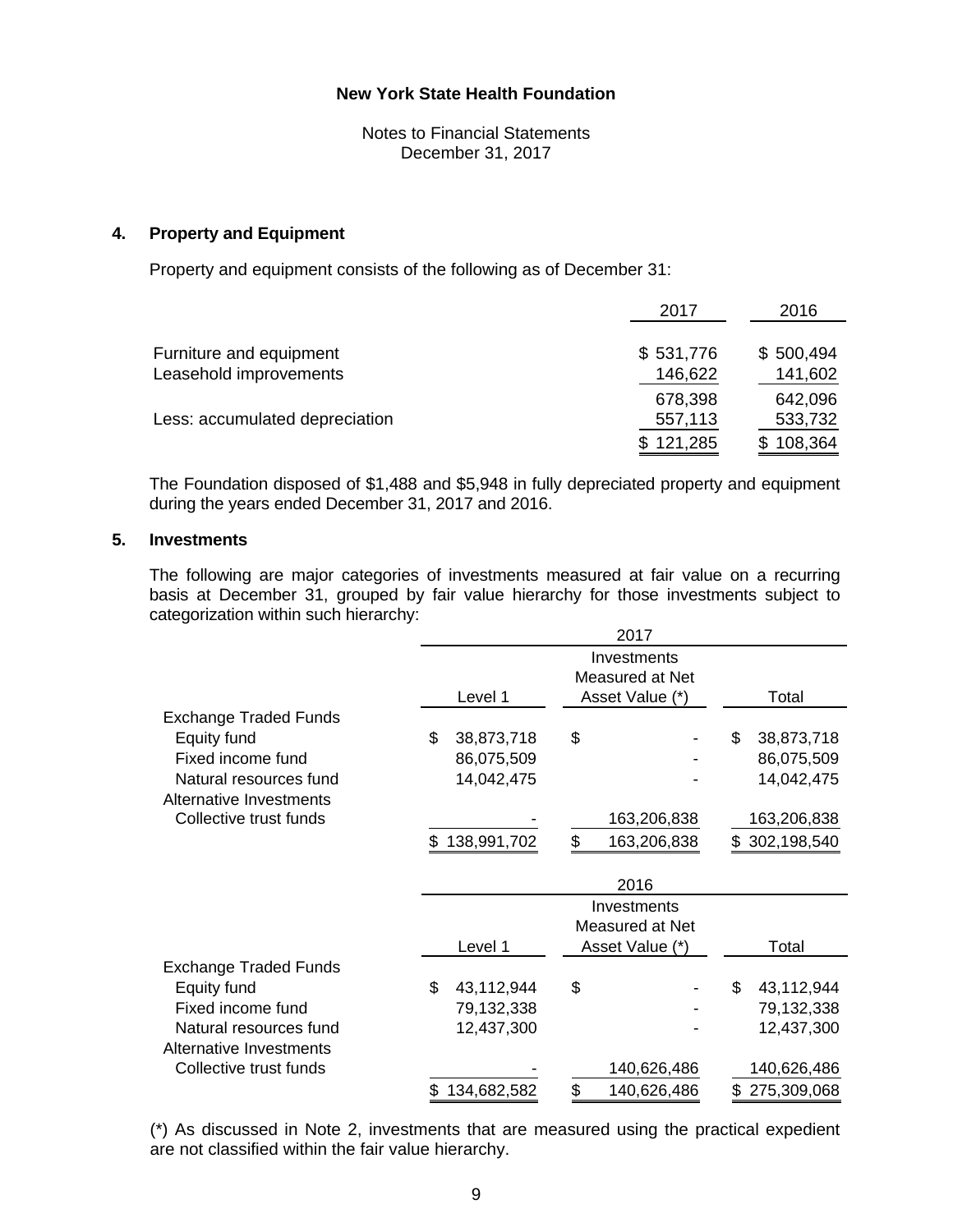Notes to Financial Statements December 31, 2017

#### **5. Investments** *(continued)*

 Information regarding investments valued using NAV as practical expedient at December 31, 2017 is as follows:

|                                        | Fair Value    | Unfunded<br>Commitments | <b>Redemption Frequency</b><br>(If Currently Eligible) | Redemption<br>Notice Period |
|----------------------------------------|---------------|-------------------------|--------------------------------------------------------|-----------------------------|
| Collective trust funds (see "a" below) | \$163,206,838 | $\sim$                  | Daily                                                  | 3 Davs                      |

a. These assets are in vehicles organized as collective trust funds and the value of the Foundation's interest in these investments is reported by their respective fund managers. The funds include index funds for domestic equities using the Russell 1000 Index and global equities using the Morgan Stanley All Country World Index (excluding US).

Investments organized as collective trust funds are considered alternative investments for financial reporting purposes. The Foundation believes that there is little risk regarding the valuation of these assets: all of the investments comprise publicly traded securities where market values are readily available and almost all have few restrictions on redemption by the Foundation. All of the investments may be redeemed daily.

As of December 31, 2017, three individual investments represented approximately 36%, 28% and 18% of total investments. As of December 31, 2016, four individual investments represented approximately 34%, 29%, 17% and 16% of total investments. All of these investments were in broadly diversified index funds.

## **6. Federal Excise Tax**

 The Foundation is exempt from federal income taxes under Section 501(c)(3) and 509(a) of the Internal Revenue Code and has been further classified as a "private foundation." The Foundation is subject to an excise tax on its net investment income.

 Excise taxes consist of two components: current taxes based upon net investment income and deferred taxes which arise from the difference between the tax cost of the investments and the fair value.

For the years ended December 31, federal excise tax expense consisted of the following:

|                     | 2017                 | 2016                 |
|---------------------|----------------------|----------------------|
| Current<br>Deferred | \$280,000<br>483,434 | \$106,000<br>241,505 |
|                     | \$763,434            | \$347,505            |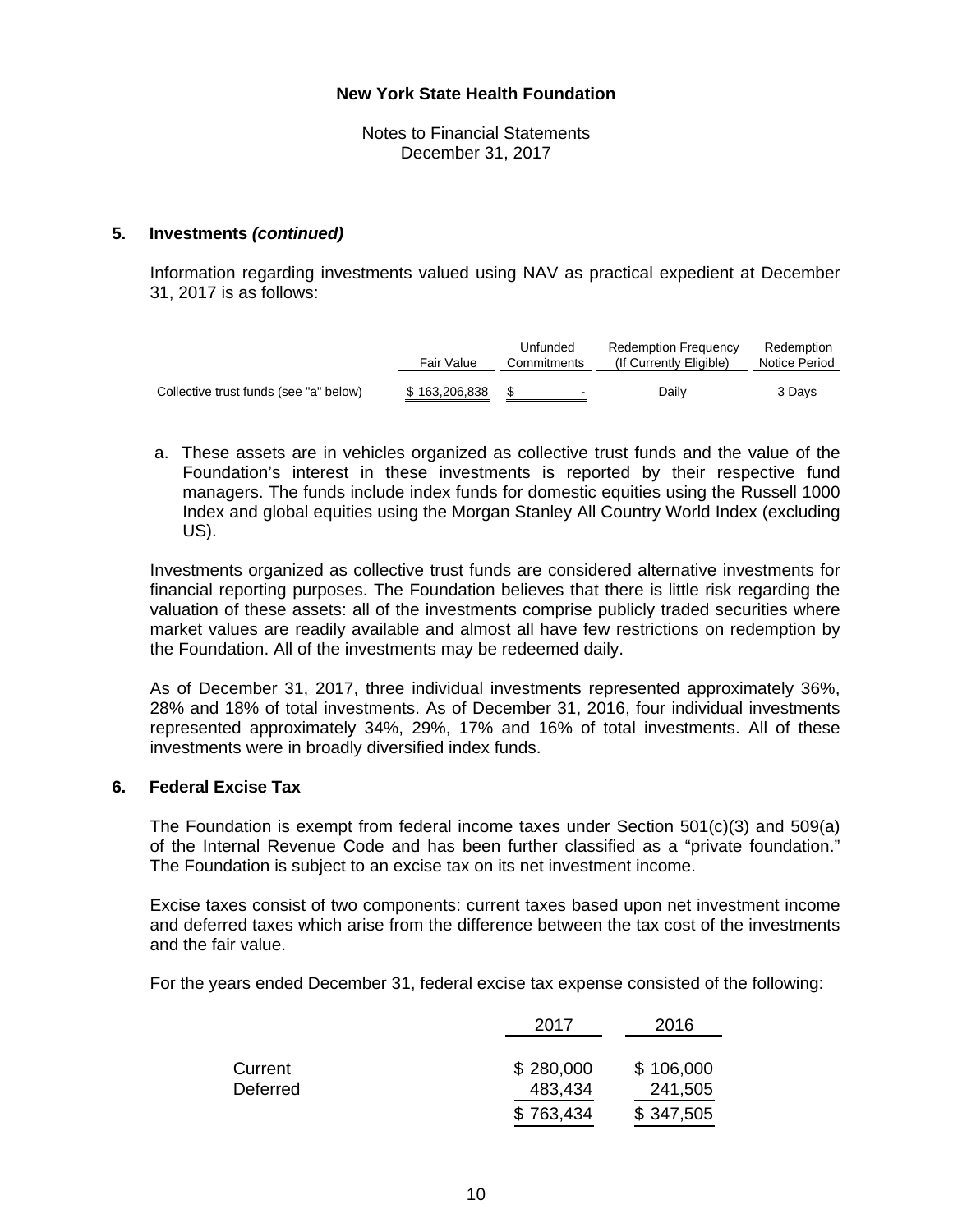Notes to Financial Statements December 31, 2017

#### **7. Grants Payable**

 The Foundation has entered into grant commitments with certain organizations. Payments to these organizations at December 31, are to be made as follows:

|                                          | 2017                     | 2016 |                        |
|------------------------------------------|--------------------------|------|------------------------|
| Less than one year<br>One to three years | \$3,929,883<br>1,891,289 | S    | 3,258,066<br>1,991,459 |
| Less: present value discount             | 5,821,172<br>90,679      |      | 5,249,525<br>73,951    |
| Grants payable, net                      | 5,730,493                |      | 5,175,574              |

 To reflect the time value of money, grants payable as of December 31, 2017 and 2016 were discounted to the present value using the Federal Reserve business lending rate of 3.75% and 3.50%.

#### **8. Retirement Plans**

 The Foundation maintains a 403(b) defined contribution plan, which covers all employees that meet eligibility requirements. The Foundation matched employee contributions up to 7.5% of their annual salary in 2017 and 2016. The Foundation made an additional 5% discretionary employer contribution to the 403(b) plan in 2017 and 2016. The Foundation made contributions totaling \$316,085 and \$285,877 to the plan for 2017 and 2016. The Foundation also maintains a 457(b) plan that is limited to senior level management employees. The Foundation does not make contributions to the 457(b) plan.

#### **9. Commitments**

#### *Lease Commitments*

The Foundation has a lease for its office space in New York City expiring in 2026. The lease contains escalation clauses that provide for increase in payments resulting from increases in real estate taxes and certain other building expenses in excess of the base period amounts. The Foundation's policy is to record base rent on a straight-line basis over the term of the lease.

The future minimum rental payments under the lease agreement are:

| 2018       | \$<br>612,000 |
|------------|---------------|
| 2019       | 612,000       |
| 2020       | 612,000       |
| 2021       | 654,500       |
| 2022       | 663,000       |
| Thereafter | 2,099,500     |
|            | 5,253,000     |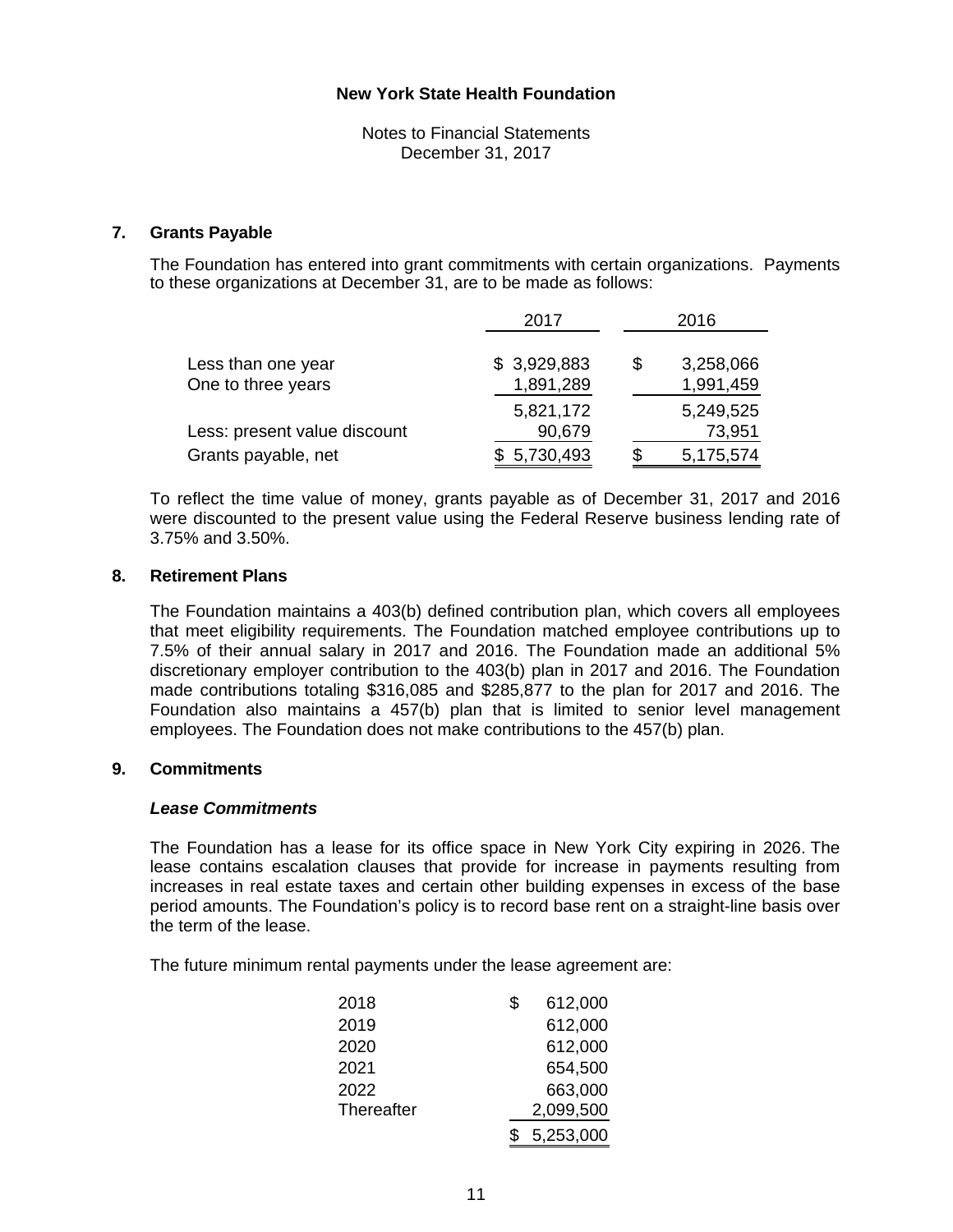Notes to Financial Statements December 31, 2017

#### **9. Commitments** *(continued)*

#### *Lease Commitments (continued)*

Rent expense totaled \$571,414 annually for both 2017 and 2016.

#### *Rental Income*

The Foundation leases part of this space to third parties. One lease agreement is renewable on a quarterly basis. The other lease was renewed on February 1, 2018 expiring on January 31, 2019. The future minimum rental payments to be received under these lease agreements are:

| 2018 | \$120,011 |
|------|-----------|
| 2019 | 8,063     |
|      | \$128,074 |

\* \* \* \* \*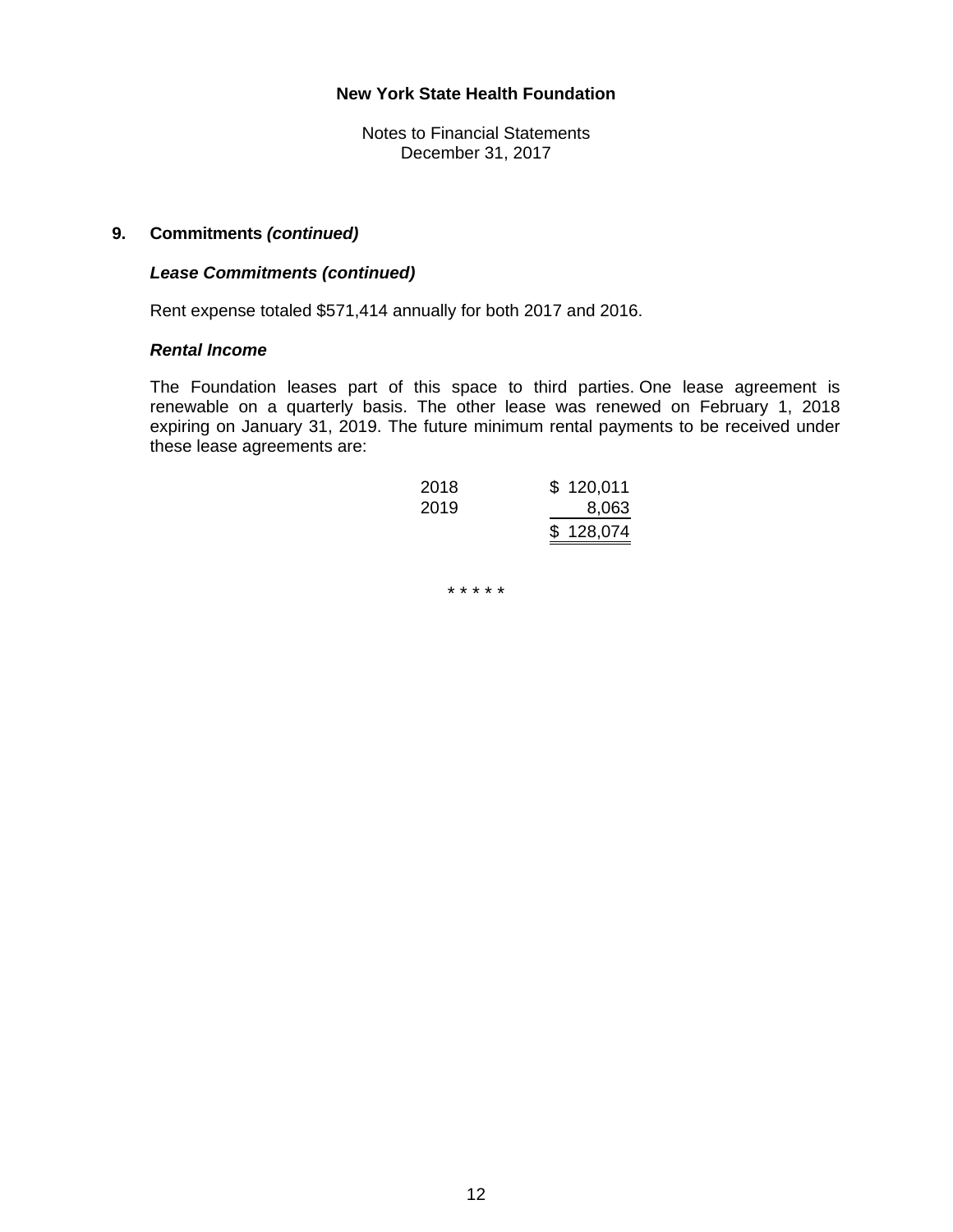Supplementary Information

For the Year Ended December 31, 2017 (With Summarized Totals for the Year Ended December 31, 2016)